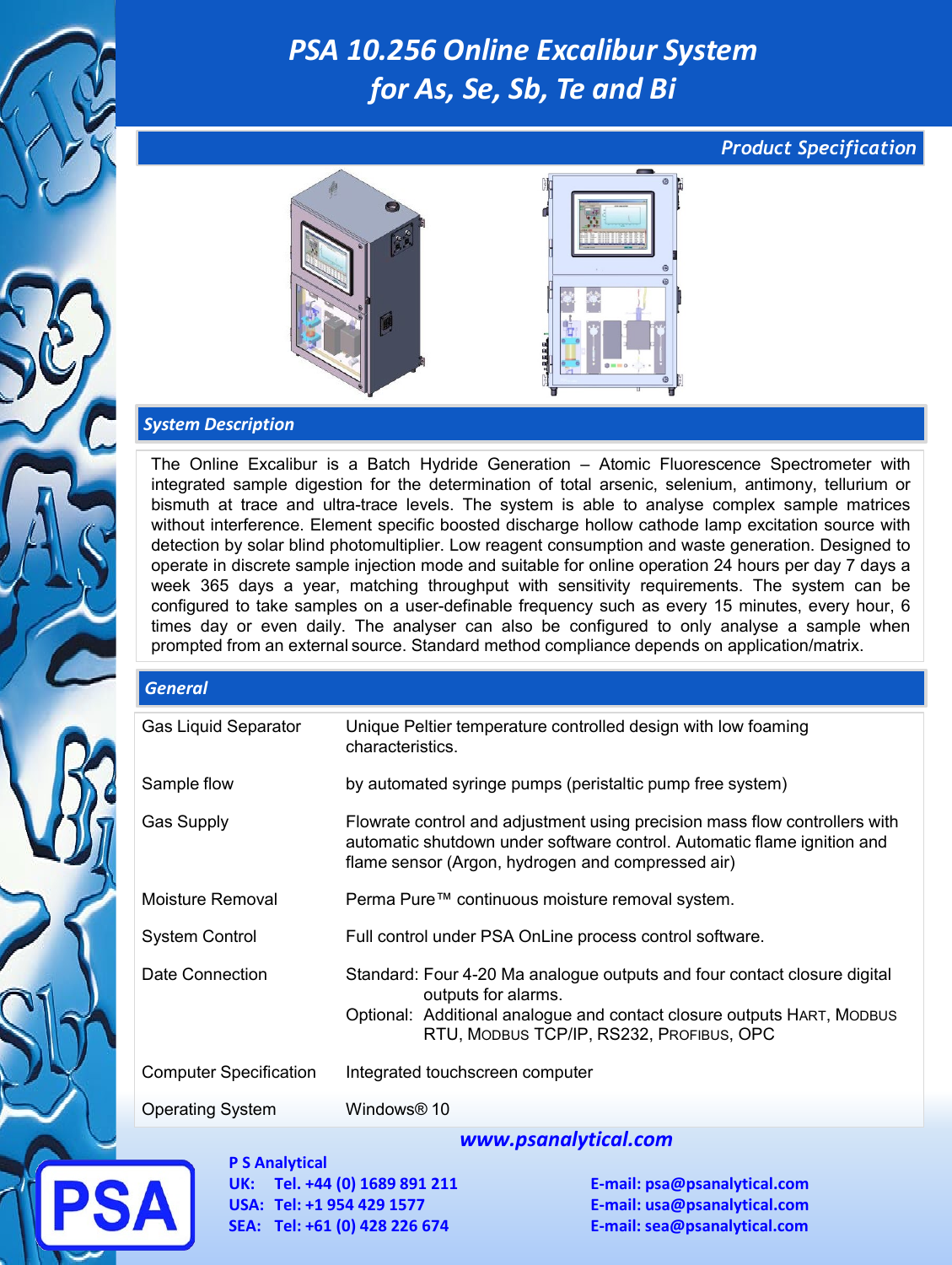| <b>Sample Throughput and Analytical Performance Utilising AFS</b> |                                                                                                                                                                                             |  |  |  |
|-------------------------------------------------------------------|---------------------------------------------------------------------------------------------------------------------------------------------------------------------------------------------|--|--|--|
| <b>Limit of Detection</b>                                         | 0.1 ppb based on 2.5ml sample volume                                                                                                                                                        |  |  |  |
| Linear Dynamic Range                                              | 0.1 ppb to 1 ppm based on 2.5ml sample volume                                                                                                                                               |  |  |  |
| Accuracy                                                          | within ±5 % of a certified standard                                                                                                                                                         |  |  |  |
| Precision                                                         | <5 % RSD at 10 times LOD                                                                                                                                                                    |  |  |  |
| <b>Display Resolution</b>                                         | $0.001$ ppb                                                                                                                                                                                 |  |  |  |
| Sample Throughput                                                 | 15 – 30 minutes per sample depending on sample matrix                                                                                                                                       |  |  |  |
| <b>Digestion Manifold</b>                                         | UV and heating for Se and Te, UV only option for As, Sb and Bi                                                                                                                              |  |  |  |
| <b>General Specifications and Standards</b>                       |                                                                                                                                                                                             |  |  |  |
| Weight                                                            | 60 kg - Packed: 100 kg Including manuals/spares and consumables kit                                                                                                                         |  |  |  |
| <b>Dimensions Actual</b>                                          | 1000 x 600 x 400mm (HWD)                                                                                                                                                                    |  |  |  |
| <b>Power Requirements</b>                                         | 115 / 230V AC, 50/60 Hz                                                                                                                                                                     |  |  |  |
| <b>Voltage Fluctuation</b>                                        | ±10%                                                                                                                                                                                        |  |  |  |
|                                                                   | Power Total System (including PC) 950VA at 115V or 1310VA at 230V                                                                                                                           |  |  |  |
| <b>Operating Environment</b>                                      | 5°C to +50°C, further details available on request. Technical Standard<br>compliant with the legal requirements of the Low Voltage directive<br>73/23/EEC and the EMC directive 89/336/EEC. |  |  |  |
| The system is compliant with the following standards:             |                                                                                                                                                                                             |  |  |  |
| Safety IEC 1010-1 (EN1010-1)                                      | Safety requirements for electrical equipment for measurement control and<br>laboratory use                                                                                                  |  |  |  |
| EN50081-1<br><b>EMC</b>                                           | General emission, residential, commercial light industrial environment                                                                                                                      |  |  |  |
| EN50082-1                                                         | General immunity, residential, commercial light industrial environment                                                                                                                      |  |  |  |

### *Software*

| Process control and data acquisition software running under Windows® 10 |                                       |
|-------------------------------------------------------------------------|---------------------------------------|
| User Login                                                              | Real time trending of results         |
| User definable access restrictions                                      | Full reporting capabilities           |
| User definable alarms with actions                                      | Data reporting via 4-20 mA            |
| Visual diagnostics of instrument                                        | Results exporting in csv/ASCII format |
| User definable start up and shutdown procedures                         | Scheduled calibrations                |
| Maintenance scheduling and automatic method procedures                  |                                       |
|                                                                         |                                       |

A range of results reporting options including voltage outputs, MODBUS (RTU or TCP/IP), OPC (client or server) and HART are available. Refer to NU045 for more information.



**P S Analytical UK: Tel. +44 (0) 1689 891 211 E-mail: psa@psanalytical.com USA: Tel: +1 954 429 1577 E-mail: usa@psanalytical.com**

## *www.psanalytical.com*

**SEA: Tel: +61 (0) 428 226 674 E-mail: sea@psanalytical.com**